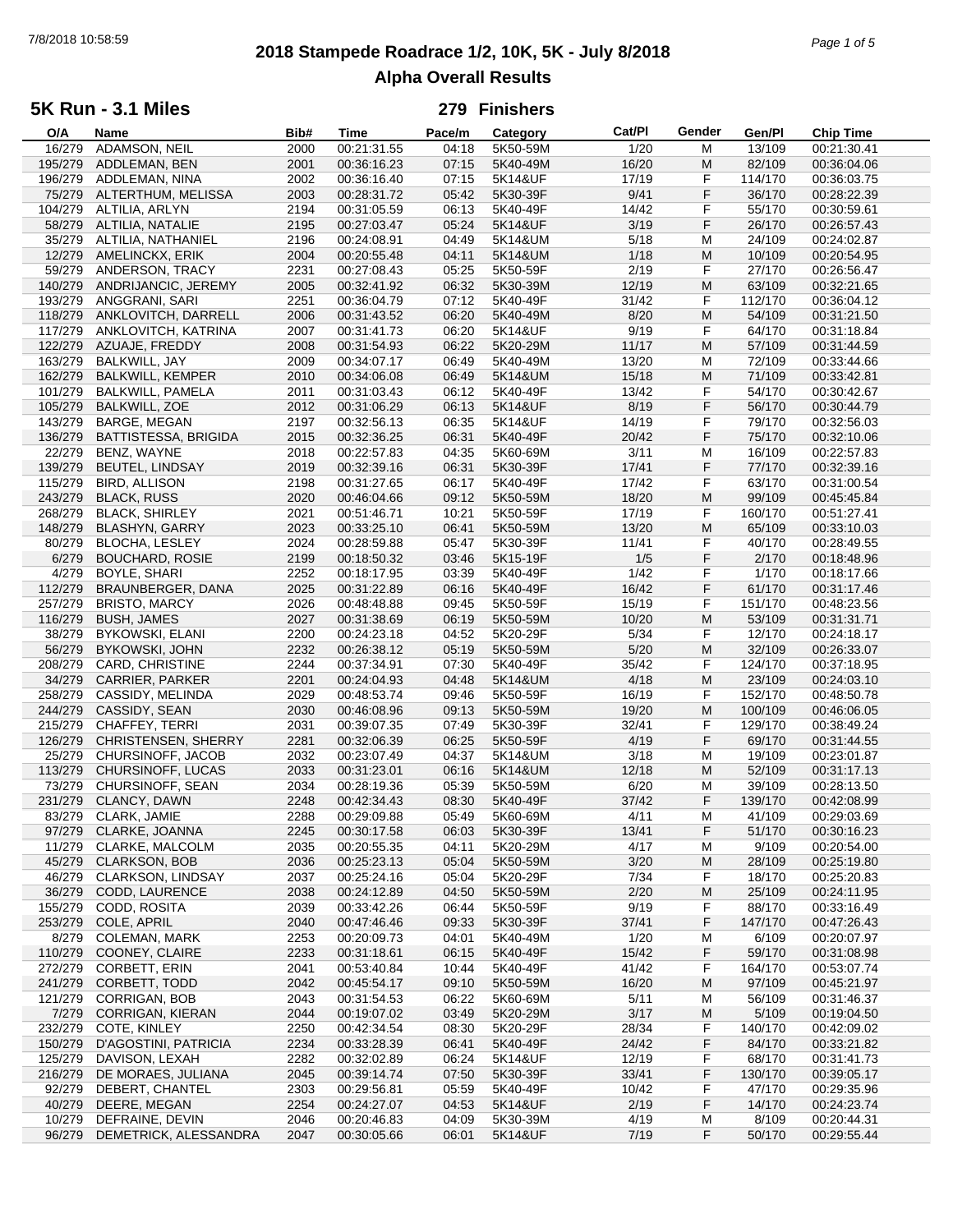# **2018 Stampede Roadrace 1/2, 10K, 5K - July 8/2018** 7/8/2018 10:59:00 *Page 2 of 5* **Alpha Overall Results**

### **5K Run - 3.1 Miles**

| O/A     | Name                          | Bib# | Time        | Pace/m | Category | Cat/PI | Gender | Gen/Pl  | <b>Chip Time</b> |
|---------|-------------------------------|------|-------------|--------|----------|--------|--------|---------|------------------|
| 57/279  | DEMETRICK, SELINA             | 2048 | 00:26:41.69 | 05:20  | 5K20-29F | 9/34   | F      | 25/170  | 00:26:31.17      |
| 165/279 | DERBY, LEIGH                  | 2049 | 00:34:08.70 | 06:49  | 5K20-29F | 16/34  | F      | 93/170  | 00:33:58.27      |
| 77/279  | <b>DIBSKI, PATTI</b>          | 2279 | 00:28:33.14 | 05:42  | 5K40-49F | 8/42   | F      | 38/170  | 00:28:21.83      |
| 203/279 | DIRK, ALEXANDRA               | 2050 | 00:37:13.31 | 07:26  | 5K20-29F | 22/34  | F      | 119/170 | 00:37:08.80      |
|         |                               |      |             |        |          |        |        |         |                  |
| 158/279 | DOHERTY, BELLA                | 2051 | 00:33:55.19 | 06:47  | 5K14&UF  | 16/19  | F      | 90/170  | 00:33:42.74      |
| 160/279 | DOHERTY, BEN                  | 2247 | 00:33:59.95 | 06:47  | 5K30-39M | 14/19  | M      | 70/109  | 00:33:47.21      |
| 135/279 | DOLAN, MICHELLE               | 2052 | 00:32:36.25 | 06:31  | 5K40-49F | 19/42  | F      | 74/170  | 00:32:08.77      |
| 237/279 | DONAHUE, MARLENE              | 2053 | 00:44:57.86 | 08:59  | 5K60-69F | $5/10$ | F      | 143/170 | 00:44:18.74      |
| 238/279 | DONAHUE, STEPHEN              | 2054 | 00:44:58.25 | 08:59  | 5K60-69M | 10/11  | M      | 95/109  | 00:44:19.57      |
| 277/279 | DOUGHERTY, LOUISE             | 2255 | 00:58:34.00 | 11:42  | 5K50-59F | 19/19  | F      | 169/170 | 00:58:13.07      |
|         |                               |      |             | 05:44  |          | 10/34  | F      |         | 00:28:39.10      |
| 78/279  | DOYLE, JESSICA                | 2055 | 00:28:43.21 |        | 5K20-29F |        |        | 39/170  |                  |
| 133/279 | DREWE, LINDA                  | 2056 | 00:32:29.40 | 06:29  | 5K50-59F | 5/19   | F      | 72/170  | 00:32:09.52      |
| 26/279  | DREWE, MELINDA                | 2202 | 00:23:09.31 | 04:37  | 5K40-49F | 2/42   | F      | 7/170   | 00:23:05.77      |
| 91/279  | DROUILLARD, DAMIAN            | 2298 | 00:29:51.81 | 05:58  | 5K14&UM  | 9/18   | M      | 45/109  | 00:26:51.81      |
| 93/279  | DROUILLARD, KIM               | 2297 | 00:29:57.25 | 05:59  | 5K40-49F | 11/42  | F      | 48/170  | 00:26:57.25      |
| 31/279  | DRUMMOND, GRAEME              | 2256 | 00:23:49.18 | 04:45  | 5K20-29M | 6/17   | M      | 21/109  | 00:23:40.84      |
| 159/279 | DURUSSEL, AADEN               | 2057 | 00:33:57.47 | 06:47  | 5K14&UM  | 14/18  | M      | 69/109  | 00:33:51.00      |
|         |                               |      |             | 06:59  |          | 18/34  | F      |         |                  |
| 178/279 | <b>ENGLER, JILLIAN</b>        | 2058 | 00:34:55.85 |        | 5K20-29F |        |        | 102/170 | 00:34:55.46      |
| 129/279 | FINK, DANIELLE                | 2257 | 00:32:13.29 | 06:26  | 5K20-29F | 15/34  | F      | 71/170  | 00:32:08.28      |
| 76/279  | FLACK, ROBERTA                | 2060 | 00:28:31.86 | 05:42  | 5K30-39F | 10/41  | F      | 37/170  | 00:28:22.63      |
| 52/279  | FLOYD, JEFF                   | 2061 | 00:26:14.07 | 05:14  | 5K40-49M | 3/20   | M      | 29/109  | 00:26:04.05      |
| 88/279  | FLOYD, SABINA                 | 2062 | 00:29:41.69 | 05:56  | 5K40-49F | 9/42   | F      | 45/170  | 00:29:31.17      |
| 262/279 | FONTALVO, PAOLA MERECEDE 2063 |      | 00:49:46.03 | 09:57  | 5K30-39F | 39/41  | F      | 154/170 | 00:49:17.37      |
|         |                               |      |             | 10:42  |          | 8/10   | F      | 162/170 |                  |
| 270/279 | FORSYTH, DIANNE               | 2064 | 00:53:32.74 |        | 5K60-69F |        |        |         | 00:53:15.16      |
| 21/279  | <b>FOURNIER, SARAH</b>        | 2296 | 00:22:52.22 | 04:34  | 5K30-39F | 2/41   | F      | 6/170   | 00:22:51.75      |
| 228/279 | FRANKLIN, JOHN                | 2065 | 00:41:51.94 | 08:22  | 5K20-29M | 15/17  | M      | 91/109  | 00:41:27.76      |
| 256/279 | <b>FRANKLIN, KATIE</b>        | 2066 | 00:48:48.80 | 09:45  | 5K20-29F | 31/34  | F      | 150/170 | 00:48:24.15      |
| 44/279  | GAJARDO, LORETO               | 2067 | 00:25:23.08 | 05:04  | 5K20-29F | 6/34   | F      | 17/170  | 00:25:21.90      |
| 3/279   | <b>GAJARDO, MARTIN</b>        | 2203 | 00:18:00.07 | 03:36  | 5K20-29M | 2/17   | М      | 3/109   | 00:17:58.95      |
| 32/279  | GAJARDO, ROSARIO              | 2068 | 00:23:54.28 | 04:46  | 5K20-29F | 4/34   | F      | 11/170  | 00:23:53.24      |
|         |                               |      |             |        |          |        |        |         |                  |
| 2/279   | GALEA, MATT                   | 2240 | 00:17:30.13 | 03:30  | 5K20-29M | 1/17   | M      | 2/109   | 00:17:29.77      |
| 175/279 | <b>GARCIA, HIRAM</b>          | 2069 | 00:34:53.67 | 06:58  | 5K40-49M | 14/20  | M      | 76/109  | 00:34:46.51      |
| 174/279 | <b>GARCIA, SOFIA</b>          | 2070 | 00:34:53.67 | 06:58  | 5K15-19F | $5/5$  | F      | 99/170  | 00:34:46.31      |
| 53/279  | GARDEN, DANA                  | 2204 | 00:26:23.98 | 05:16  | 5K50-59F | 1/19   | F      | 24/170  | 00:26:18.35      |
| 79/279  | GARTLY, KARL                  | 2071 | 00:28:59.82 | 05:47  | 5K30-39M | 9/19   | М      | 40/109  | 00:28:30.16      |
| 168/279 | GARTLY, KATREENA              | 2072 | 00:34:16.62 | 06:51  | 5K30-39F | 21/41  | F      | 94/170  | 00:33:46.18      |
| 221/279 | <b>GHELFI, MURILO</b>         | 2073 | 00:40:25.35 | 08:05  | 5K30-39M | 17/19  | M      | 88/109  | 00:39:53.66      |
|         |                               |      |             |        |          |        |        |         |                  |
| 220/279 | GHELFI, NICOLE                | 2074 | 00:40:24.04 | 08:04  | 5K30-39F | 34/41  | F      | 133/170 | 00:39:52.89      |
| 236/279 | GILL, JASPRIT                 | 2075 | 00:44:33.60 | 08:54  | 5K30-39F | 36/41  | F      | 142/170 | 00:44:23.88      |
| 235/279 | GILL, RUPINDER                | 2076 | 00:44:31.92 | 08:54  | 5K30-39F | 35/41  | F      | 141/170 | 00:44:22.21      |
| 151/279 | GOBEIL, MYLEY                 | 2077 | 00:33:29.45 | 06:41  | 5K14&UF  | 15/19  | F      | 85/170  | 00:33:07.52      |
| 100/279 | GOCAL, JOE                    | 2078 | 00:30:40.51 | 06:08  | 5K20-29M | 10/17  | M      | 47/109  | 00:30:22.78      |
| 201/279 | <b>GOERLITZ, TARA-LEE</b>     | 2205 | 00:36:59.32 | 07:23  | 5K30-39F | 28/41  | F      | 117/170 | 00:36:29.22      |
| 210/279 | GOFF, BUD                     | 2079 | 00:37:44.22 | 07:32  | 5K30-39M | 16/19  | M      | 85/109  | 00:37:23.90      |
|         |                               |      |             |        |          |        |        |         |                  |
| 264/279 | <b>GRAVES, TRACY</b>          | 2080 | 00:49:56.80 | 09:59  | 5K40-49F | 39/42  | F      | 156/170 | 00:49:37.83      |
| 70/279  | <b>GREEN, CAMERON</b>         | 2294 | 00:27:56.35 | 05:35  | 5K40-49M | 5/20   | M      | 37/109  | 00:27:44.77      |
| 275/279 | <b>GREEN, CATHERINE</b>       | 2275 | 00:58:33.68 | 11:42  | 5K50-59F | 18/19  | F      | 167/170 | 00:58:12.95      |
| 41/279  | HALE BOYES, GEMMA             | 1117 | 00:24:28.11 | 04:53  | 5K15-19F | 2/5    | F      | 15/170  | 00:24:13.40      |
| 119/279 | HALE BOYES, KEVIN             | 1118 | 00:31:52.49 | 06:22  | 5K50-59M | 11/20  | M      | 55/109  | 00:31:34.37      |
| 120/279 | HALE BOYES, KRISTINA          | 2081 | 00:31:52.54 | 06:22  | 5K14&UF  | 10/19  | F      | 65/170  | 00:31:39.89      |
| 211/279 | HALE BOYES, LIZ               | 2082 | 00:37:55.31 | 07:35  | 5K50-59F | 13/19  | F      | 126/170 | 00:37:35.56      |
|         |                               |      |             |        |          |        |        | 109/170 |                  |
| 188/279 | HALWAS, COLLEEN               | 2206 | 00:35:36.32 | 07:07  | 5K50-59F | 11/19  | F      |         | 00:34:59.86      |
| 189/279 | HALWAS, DAVID                 | 2207 | 00:35:37.03 | 07:07  | 5K50-59M | 15/20  | M      | 80/109  | 00:34:59.90      |
| 261/279 | <b>HAYNES, ROBERT</b>         | 2083 | 00:49:45.84 | 09:57  | 5K50-59M | 20/20  | M      | 108/109 | 00:49:17.35      |
| 29/279  | HEDMAN, MORGAN                | 2084 | 00:23:24.98 | 04:40  | 5K20-29F | 3/34   | F      | 9/170   | 00:23:23.43      |
| 149/279 | HENDRIKSEN, ANDRE             | 2085 | 00:33:25.23 | 06:41  | 5K40-49M | 11/20  | M      | 66/109  | 00:33:15.40      |
| 219/279 | HEWITT, DAVE                  | 2086 | 00:40:12.76 | 08:02  | 5K60-69M | 8/11   | M      | 87/109  | 00:39:53.55      |
| 218/279 | <b>HEWITT, KIRSTEN</b>        | 2087 | 00:40:05.63 | 08:01  | 5K20-29F | 24/34  | F      | 132/170 | 00:39:46.62      |
|         |                               |      |             |        |          |        |        |         |                  |
| 63/279  | HOFFMAN, ALEX                 | 2089 | 00:27:25.49 | 05:29  | 5K20-29M | 8/17   | M      | 33/109  | 00:27:20.38      |
| 55/279  | HOFFMAN, TOM                  | 2090 | 00:26:34.04 | 05:18  | 5K50-59M | 4/20   | M      | 31/109  | 00:26:28.71      |
| 43/279  | HOY, DAVID                    | 2091 | 00:25:18.41 | 05:03  | 5K30-39M | 7/19   | M      | 27/109  | 00:25:13.92      |
| 61/279  | HUGHES, JENNIFER              | 2258 | 00:27:11.87 | 05:26  | 5K40-49F | 5/42   | F      | 29/170  | 00:27:11.87      |
| 263/279 | JAKUBOWYCH, BEV               | 2093 | 00:49:56.29 | 09:59  | 5K60-69F | 7/10   | F      | 155/170 | 00:49:37.19      |
| 276/279 | JEFFERIES, AMANDA             | 2276 | 00:58:33.93 | 11:42  | 5K30-39F | 41/41  | F      | 168/170 | 00:58:13.46      |
| 255/279 | JOHN, BRYNNE                  | 2209 | 00:48:33.38 | 09:42  | 5K20-29F | 30/34  | F      | 149/170 | 00:48:08.06      |
| 254/279 | JOHN, SYDNEY                  | 2094 | 00:48:33.30 | 09:42  | 5K20-29F | 29/34  | F      | 148/170 | 00:48:08.87      |
|         |                               |      |             |        |          |        |        |         |                  |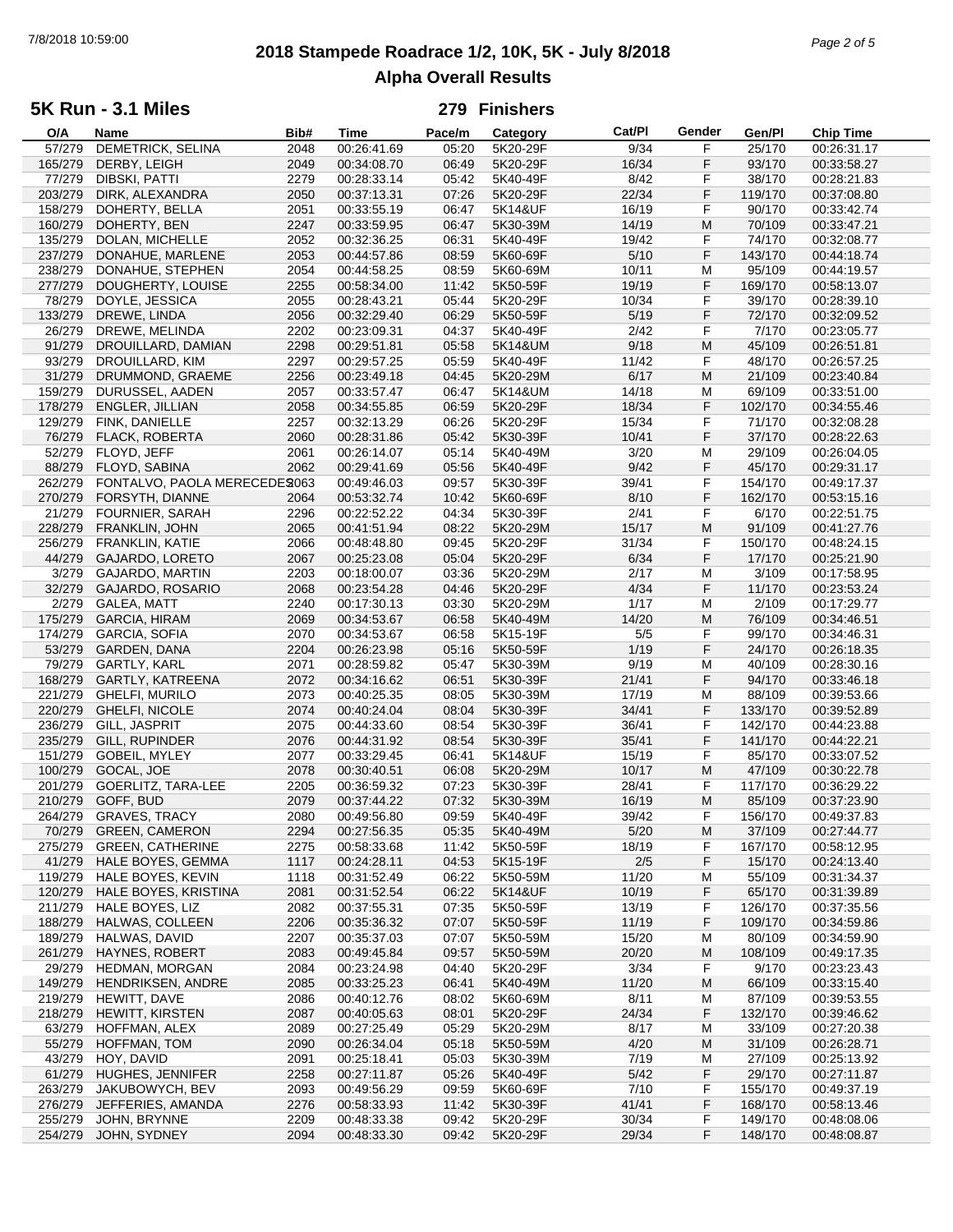# **2018 Stampede Roadrace 1/2, 10K, 5K - July 8/2018** 7/8/2018 10:59:01 *Page 3 of 5* **Alpha Overall Results**

### **5K Run - 3.1 Miles**

| O/A     | Name                    | Bib# | <b>Time</b> | Pace/m | Category | Cat/Pl | Gender | Gen/Pl  | <b>Chip Time</b> |
|---------|-------------------------|------|-------------|--------|----------|--------|--------|---------|------------------|
| 132/279 | JOHNSTON, COLIN         | 2095 | 00:32:27.98 | 06:29  | 5K30-39M | 11/19  | M      | 61/109  | 00:32:07.65      |
| 127/279 | KATAFONI, KRZYSZTOF     | 2210 | 00:32:06.86 | 06:25  | 5K40-49M | 9/20   | M      | 58/109  | 00:31:59.13      |
| 214/279 | KATAFONI, MAGDALENA     | 2211 | 00:38:30.47 | 07:42  | 5K30-39F | 31/41  | F      | 128/170 | 00:38:22.79      |
|         |                         |      |             |        |          |        |        |         |                  |
| 144/279 | <b>KEARL, CAROL</b>     | 2096 | 00:33:08.09 | 06:37  | 5K40-49F | 22/42  | F      | 80/170  | 00:32:47.92      |
| 142/279 | <b>KEARL, JACK</b>      | 2097 | 00:32:55.87 | 06:35  | 5K14&UM  | 13/18  | M      | 64/109  | 00:32:36.07      |
| 108/279 | KELLY, DEBORAH          | 2098 | 00:31:14.65 | 06:14  | 5K60-69F | 1/10   | F      | 58/170  | 00:31:06.24      |
| 109/279 | KELLY, STEVEN           | 2099 | 00:31:15.08 | 06:15  | 5K50-59M | 9/20   | M      | 51/109  | 00:31:07.26      |
| 95/279  | KIRK, GARY              | 2259 | 00:30:04.11 | 06:00  | 5K50-59M | 8/20   | M      | 46/109  | 00:29:55.60      |
| 13/279  | KOLODY, GREG            | 2103 | 00:21:12.63 | 04:14  | 5K15-19M | 1/1    | M      | 11/109  | 00:21:08.55      |
|         |                         |      |             |        |          |        |        |         |                  |
| 265/279 | <b>KORNER, SHERRY</b>   | 2212 | 00:51:41.70 | 10:20  | 5K40-49F | 40/42  | F      | 157/170 | 00:51:18.11      |
| 86/279  | KOYATA, MELODY          | 2104 | 00:29:35.81 | 05:55  | 5K30-39F | 12/41  | F      | 44/170  | 00:29:31.12      |
| 147/279 | KRAMER, SHARON          | 2105 | 00:33:20.91 | 06:40  | 5K50-59F | 6/19   | F      | 83/170  | 00:33:16.84      |
| 194/279 | KUBE, SARAH             | 2286 | 00:36:06.84 | 07:13  | 5K30-39F | 26/41  | F      | 113/170 | 00:36:00.38      |
| 233/279 | KUHL, GREG              | 2106 | 00:43:34.39 | 08:42  | 5K60-69M | 9/11   | M      | 93/109  | 00:43:25.68      |
| 217/279 | LACK, ALEXANDRA         | 2246 | 00:39:26.89 | 07:53  | 5K20-29F | 23/34  | F      | 131/170 | 00:39:18.30      |
|         |                         |      |             |        |          |        |        |         |                  |
| 48/279  | LAING, KARA             | 2107 | 00:25:40.29 | 05:08  | 5K20-29F | 8/34   | F      | 20/170  | 00:25:34.67      |
| 90/279  | LAMB, BRIAN             | 2277 | 00:29:46.63 | 05:57  | 5K50-59M | 7/20   | M      | 44/109  | 00:29:44.93      |
| 89/279  | LAMB, TAYLOR            | 2278 | 00:29:45.65 | 05:57  | 5K20-29F | 13/34  | F      | 46/170  | 00:29:43.89      |
| 259/279 | LAU, HILDA              | 2108 | 00:49:29.54 | 09:53  | 5K30-39F | 38/41  | F      | 153/170 | 00:48:59.18      |
| 260/279 | LAU, STEVE              | 2109 | 00:49:30.30 | 09:54  | 5K30-39M | 19/19  | M      | 107/109 | 00:49:00.20      |
| 27/279  | LAWRENCE, ANDREW        | 2261 | 00:23:10.13 | 04:38  | 5K20-29M | 5/17   | M      | 20/109  | 00:23:02.70      |
|         |                         |      |             |        |          |        |        |         |                  |
| 20/279  | LEE, DON                | 2110 | 00:22:50.08 | 04:34  | 5K60-69M | 2/11   | M      | 15/109  | 00:22:47.79      |
| 177/279 | LEITNER, HEATHER        | 2111 | 00:34:55.85 | 06:59  | 5K20-29F | 17/34  | F      | 101/170 | 00:34:55.24      |
| 278/279 | LIANG, BRIAN            | 2112 | 00:59:49.69 | 11:57  | 5K20-29M | 17/17  | M      | 109/109 | 00:59:18.36      |
| 229/279 | LIM, IVAN               | 2305 | 00:41:53.63 | 08:22  | 5K20-29M | 16/17  | M      | 92/109  | 00:41:53.63      |
| 161/279 | LIM, RACHEL             | 2304 | 00:34:01.21 | 06:48  | 5K30-39F | 20/41  | F      | 91/170  | 00:33:39.86      |
|         |                         |      |             |        |          |        |        |         |                  |
| 179/279 | LOUIE, LEANNE           | 2283 | 00:34:59.34 | 06:59  | 5K20-29F | 19/34  | F      | 103/170 | 00:34:20.10      |
| 239/279 | LOUIE, WILLIAM          | 2284 | 00:45:43.61 | 09:08  | 5K80+M   | 1/1    | M      | 96/109  | 00:45:09.67      |
| 65/279  | LUTZ, SYDNEY            | 2262 | 00:27:34.24 | 05:30  | 5K14&UF  | 5/19   | F      | 32/170  | 00:27:32.78      |
| 170/279 | <b>MACKAN, KRISTINA</b> | 2115 | 00:34:24.30 | 06:52  | 5K40-49F | 26/42  | F      | 96/170  | 00:34:09.23      |
| 185/279 | MACKIE, KAREN           | 2116 | 00:35:28.71 | 07:05  | 5K40-49F | 30/42  | F      | 108/170 | 00:35:02.67      |
| 223/279 | MAKWANA, MANU           | 2117 | 00:41:08.97 | 08:13  | 5K70-79M | 1/2    | M      | 89/109  | 00:41:01.62      |
|         |                         |      |             |        |          |        |        |         |                  |
| 114/279 | MANEJWALA, MALIHA       | 2263 | 00:31:27.19 | 06:17  | 5K30-39F | 16/41  | F      | 62/170  | 00:31:23.34      |
| 184/279 | <b>MARTIN, ELSA</b>     | 2118 | 00:35:15.33 | 07:03  | 5K40-49F | 29/42  | F      | 107/170 | 00:35:05.32      |
| 204/279 | MASTALIC, ANNABELLE     | 2119 | 00:37:15.35 | 07:27  | 5K40-49F | 32/42  | F      | 120/170 | 00:37:03.60      |
| 205/279 | MASTALIC, AVA           | 2120 | 00:37:15.68 | 07:27  | 5K14&UF  | 18/19  | F      | 121/170 | 00:37:04.36      |
| 5/279   | MCAULIFFE, MICHAEL      | 2264 | 00:18:43.65 | 03:44  | 5K30-39M | 2/19   | M      | 4/109   | 00:18:42.51      |
| 182/279 | MCCALDER, JANINE        | 2299 | 00:35:10.35 | 07:02  | 5K20-29F | 20/34  | F      | 105/170 | 00:34:49.42      |
| 248/279 | MCCARTHY, MICHAEL       | 2121 | 00:46:29.38 | 09:17  | 5K40-49M | 19/20  | M      | 103/109 | 00:46:05.91      |
|         |                         |      |             |        |          |        |        |         |                  |
| 247/279 | <b>MCCARTHY, NICK</b>   | 2122 | 00:46:27.53 | 09:17  | 5K14&UM  | 17/18  | M      | 102/109 | 00:46:03.94      |
| 266/279 | MCCOMB, CHELSEA         | 2213 | 00:51:41.88 | 10:20  | 5K20-29F | 32/34  | F      | 158/170 | 00:51:18.22      |
| 267/279 | MCCOMB, KAYLEY          | 2214 | 00:51:42.26 | 10:20  | 5K20-29F | 33/34  | F      | 159/170 | 00:51:18.87      |
| 64/279  | MCLEOD, DONNA           | 2123 | 00:27:33.21 | 05:30  | 5K40-49F | 6/42   | F      | 31/170  | 00:27:29.54      |
| 51/279  | MCLEOD, PAIGE           | 2124 | 00:26:08.81 | 05:13  | 5K30-39F | 6/41   | F      | 23/170  | 00:26:04.20      |
| 33/279  | MCLEOD, SCOTT           | 2125 | 00:24:02.31 | 04:48  | 5K30-39M | 6/19   | M      | 22/109  | 00:24:02.31      |
|         |                         |      |             |        |          |        |        |         |                  |
| 94/279  | MCNEILL, ANNA           | 2126 | 00:29:59.34 | 05:59  | 5K20-29F | 14/34  | F      | 49/170  | 00:29:55.85      |
| 131/279 | MEHILLAJ, MARJAN        | 2127 | 00:32:27.52 | 06:29  | 5K30-39M | 10/19  | M      | 60/109  | 00:32:08.50      |
| 274/279 | MEIL, JANE              | 2265 | 00:55:36.94 | 11:07  | 5K60-69F | 10/10  | F      | 166/170 | 00:55:12.90      |
| 273/279 | MEIL, JENNIFER          | 2287 | 00:55:36.64 | 11:07  | 5K40-49F | 42/42  | F      | 165/170 | 00:55:12.28      |
| 47/279  | MERCER, SARAH           | 2128 | 00:25:32.18 | 05:06  | 5K15-19F | 3/5    | F      | 19/170  | 00:25:30.01      |
| 23/279  | MERCER, TROY            | 2129 | 00:23:04.53 | 04:36  | 5K40-49M | 2/20   | M      | 17/109  | 00:23:03.07      |
|         |                         |      |             |        |          |        |        |         |                  |
| 123/279 | METCALF, LYNN           | 2130 | 00:31:56.27 | 06:23  | 5K60-69F | 2/10   | F      | 66/170  | 00:31:50.97      |
| 240/279 | MOCH, LORI              | 2132 | 00:45:53.40 | 09:10  | 5K50-59F | 14/19  | F      | 144/170 | 00:45:48.78      |
| 62/279  | MORGAN, DAYNA           | 2274 | 00:27:21.27 | 05:28  | 5K30-39F | 7/41   | F      | 30/170  | 00:27:15.64      |
| 42/279  | MORIANOS, KATHERINE     | 2133 | 00:24:41.87 | 04:56  | 5K30-39F | 4/41   | F      | 16/170  | 00:24:14.48      |
| 200/279 | MUIR, KRISTEN           | 2134 | 00:36:48.30 | 07:21  | 5K20-29F | 21/34  | F      | 116/170 | 00:36:28.04      |
| 169/279 | MURPHY, NICOLE          |      | 00:34:24.16 | 06:52  | 5K30-39F | 22/41  | F      | 95/170  | 00:34:09.15      |
|         |                         | 2135 |             |        |          |        |        |         |                  |
| 249/279 | NGUYEN, PHUONG LAN      | 2136 | 00:47:01.28 | 09:24  | 5K60-69F | 6/10   | F      | 146/170 | 00:46:49.60      |
| 250/279 | NGUYEN-LUU, QUANG-MINH  | 2137 | 00:47:01.48 | 09:24  | 5K30-39M | 18/19  | M      | 104/109 | 00:46:50.07      |
| 224/279 | NORTHEY, RACHEL         | 2215 | 00:41:20.11 | 08:16  | 5K20-29F | 25/34  | F      | 135/170 | 00:41:10.00      |
| 106/279 | O'BRIEN, LUKE           | 2138 | 00:31:06.69 | 06:13  | 5K14&UM  | 11/18  | M      | 50/109  | 00:30:38.13      |
| 252/279 | O'BRIEN, PETER          | 2139 | 00:47:15.03 | 09:27  | 5K40-49M | 20/20  | M      | 106/109 | 00:46:37.60      |
| 251/279 | O'BRIEN, TYLER          | 2140 | 00:47:14.64 | 09:26  | 5K14&UM  | 18/18  |        | 105/109 | 00:46:37.28      |
|         |                         |      |             |        |          |        | M      |         |                  |
| 206/279 | O'BRIEN, VICKI          | 2141 | 00:37:17.75 | 07:27  | 5K40-49F | 33/42  | F      | 122/170 | 00:36:48.25      |
| 181/279 | OGILVIE, BILL           | 2142 | 00:35:09.95 | 07:01  | 5K60-69M | 6/11   | M      | 77/109  | 00:35:01.72      |
|         | 227/279 OLSEN, CHERYL   | 2143 | 00:41:49.71 | 08:21  | 5K60-69F | 4/10   | F      | 137/170 | 00:41:28.62      |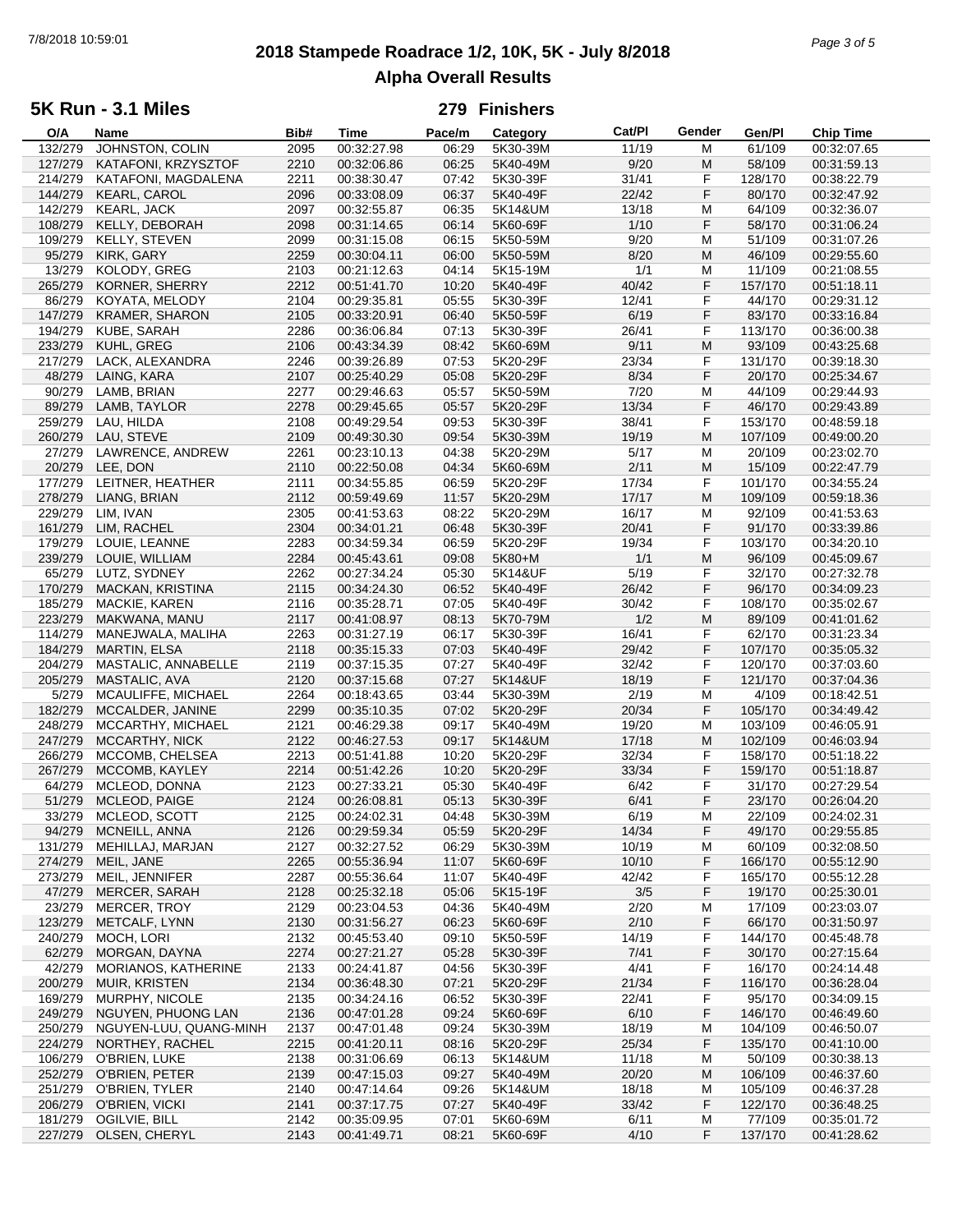# **2018 Stampede Roadrace 1/2, 10K, 5K - July 8/2018** 7/8/2018 10:59:02 *Page 4 of 5* **Alpha Overall Results**

### **5K Run - 3.1 Miles**

| O/A     | Name                       | Bib# | <b>Time</b> | Pace/m | Category | Cat/PI | Gender | Gen/Pl  | <b>Chip Time</b> |
|---------|----------------------------|------|-------------|--------|----------|--------|--------|---------|------------------|
| 186/279 | OLSEN, RICHARD             | 2144 | 00:35:32.18 | 07:06  | 5K60-69M | 7/11   | M      | 78/109  | 00:35:10.82      |
| 1/279   | ONSARE, BENARD             | 2301 | 00:16:02.16 | 03:12  | 5K30-39M | 1/19   | M      | 1/109   | 00:16:02.15      |
| 152/279 | PARTRIDGE, SHARON          | 2146 | 00:33:30.01 | 06:42  | 5K50-59F | 7/19   | F      | 86/170  | 00:33:09.91      |
| 183/279 | PERRAULT, KELLY-ANNE       | 2241 | 00:35:14.74 | 07:02  | 5K40-49F | 28/42  | F      | 106/170 | 00:34:49.02      |
| 191/279 | PHIPPEN, KARLY             | 2147 | 00:35:45.79 | 07:09  | 5K30-39F | 25/41  | F      | 110/170 | 00:35:40.50      |
|         |                            |      |             |        |          |        |        |         |                  |
| 154/279 | POETSCH, JAN               | 2302 | 00:33:39.89 | 06:43  | 5K40-49M | 12/20  | M      | 67/109  | 00:33:13.39      |
| 24/279  | PRELUSKY, COLE             | 2148 | 00:23:06.33 | 04:37  | 5K14&UM  | 2/18   | M      | 18/109  | 00:23:03.30      |
| 141/279 | PRETTO, TESSA              | 2149 | 00:32:49.24 | 06:33  | 5K14&UF  | 13/19  | F      | 78/170  | 00:32:38.32      |
| 102/279 | PRUSINKIEWICZ, CHRIS       | 2217 | 00:31:04.09 | 06:12  | 5K40-49M | 7/20   | M      | 48/109  | 00:31:00.11      |
| 103/279 | PRUSINKIEWICZ, SEBASTIAN   | 2218 | 00:31:04.55 | 06:12  | 5K14&UM  | 10/18  | M      | 49/109  | 00:31:00.57      |
| 19/279  | PYKE, SHANNON              | 2235 | 00:22:33.93 | 04:30  | 5K20-29F | 2/34   | F      | 5/170   | 00:22:31.30      |
| 84/279  | <b>REISER, MEGHAN</b>      | 2150 | 00:29:27.06 | 05:53  | 5K20-29F | 12/34  | F      | 43/170  | 00:29:10.47      |
| 74/279  | RIGBY, LEEANNE             | 2285 | 00:28:29.25 | 05:41  | 5K40-49F | 7/42   | F      | 35/170  | 00:28:23.37      |
| 167/279 | ROACH, CHRIS               | 2151 | 00:34:11.77 | 06:50  | 5K30-39M | 15/19  | M      | 74/109  | 00:33:40.16      |
|         |                            |      |             |        |          |        |        |         |                  |
| 81/279  | RODBERG, CASSANDRA         | 2152 | 00:29:00.53 | 05:48  | 5K14&UF  | 6/19   | F      | 41/170  | 00:28:48.85      |
| 130/279 | ROSS, MARK                 | 2236 | 00:32:24.95 | 06:28  | 5K50-59M | 12/20  | M      | 59/109  | 00:32:17.68      |
| 124/279 | ROZON, CAMILLE             | 2266 | 00:31:57.12 | 06:23  | 5K14&UF  | 11/19  | F      | 67/170  | 00:31:43.87      |
| 137/279 | ROZON, CORINNE             | 2267 | 00:32:38.14 | 06:31  | 5K40-49F | 21/42  | F      | 76/170  | 00:32:25.02      |
| 138/279 | ROZON, LUC-PASCAL          | 2268 | 00:32:38.72 | 06:31  | 5K40-49M | 10/20  | M      | 62/109  | 00:32:25.61      |
| 72/279  | SAEGER, SIMONE             | 2153 | 00:28:09.32 | 05:37  | 5K50-59F | 3/19   | F      | 34/170  | 00:28:06.23      |
| 187/279 | SALVADOR, WINE             | 2219 | 00:35:35.93 | 07:07  | 5K20-29M | 13/17  | M      | 79/109  | 00:34:59.15      |
| 269/279 | SARSFIELD, ANGELA          | 2154 | 00:51:46.91 | 10:21  | 5K30-39F | 40/41  | F      | 161/170 | 00:51:28.80      |
| 226/279 | <b>SARTOR, RACHEL</b>      | 2220 | 00:41:29.74 | 08:17  | 5K20-29F | 26/34  | F      | 136/170 |                  |
|         |                            |      |             |        |          |        |        |         | 00:33:00.74      |
| 234/279 | SAWDON, TOM                | 2155 | 00:44:15.80 | 08:51  | 5K70-79M | 2/2    | M      | 94/109  | 00:43:53.57      |
| 18/279  | <b>SCANGA, TANYA</b>       | 2156 | 00:22:23.39 | 04:28  | 5K30-39F | 1/41   | F      | 4/170   | 00:22:21.15      |
| 246/279 | <b>SCHATZ, ANGELA</b>      | 2157 | 00:46:15.82 | 09:15  | 5K40-49F | 38/42  | F      | 145/170 | 00:45:47.52      |
| 9/279   | <b>SCHOMMER, CLARK</b>     | 2269 | 00:20:25.13 | 04:05  | 5K30-39M | 3/19   | M      | 7/109   | 00:20:23.00      |
| 213/279 | <b>SCRUPA, CHRIS</b>       | 2300 | 00:38:14.16 | 07:38  | 5K40-49M | 18/20  | M      | 86/109  | 00:38:05.52      |
| 71/279  | SENDYK, MIKE               | 2242 | 00:28:03.95 | 05:36  | 5K40-49M | 6/20   | M      | 38/109  | 00:27:53.31      |
| 202/279 | SHEPHERD, JANICE           | 2160 | 00:36:59.40 | 07:23  | 5K30-39F | 29/41  | F      | 118/170 | 00:36:29.46      |
| 107/279 | SHOULTS, YVONNE            | 2237 | 00:31:13.21 | 06:14  | 5K30-39F | 14/41  | F      | 57/170  | 00:31:02.12      |
|         |                            |      | 00:32:07.43 |        |          |        | F      | 70/170  |                  |
| 128/279 | SKRYNYK, BOBBI             | 2161 |             | 06:25  | 5K40-49F | 18/42  |        |         | 00:32:02.82      |
| 39/279  | <b>SKRYNYK, PAITYN</b>     | 2162 | 00:24:24.49 | 04:52  | 5K14&UF  | 1/19   | F      | 13/170  | 00:24:23.55      |
| 242/279 | SMITH, CAMERON             | 2163 | 00:46:03.68 | 09:12  | 5K50-59M | 17/20  | M      | 98/109  | 00:45:30.68      |
| 87/279  | SMITH, JAMES               | 2164 | 00:29:36.76 | 05:55  | 5K20-29M | 9/17   | M      | 43/109  | 00:29:18.32      |
| 146/279 | SMITH, TERESA              | 2280 | 00:33:17.95 | 06:39  | 5K30-39F | 18/41  | F      | 82/170  | 00:32:44.05      |
| 176/279 | SOPPIT, JACQUI             | 2165 | 00:34:55.27 | 06:59  | 5K30-39F | 24/41  | F      | 100/170 | 00:34:21.27      |
| 197/279 | ST. HILAIRE, BRODY         | 2271 | 00:36:42.59 | 07:20  | 5K14&UM  | 16/18  | M      | 83/109  | 00:36:33.16      |
| 198/279 | ST. HILAIRE, FRANCOIS      | 2270 | 00:36:43.57 | 07:20  | 5K40-49M | 17/20  | M      | 84/109  | 00:36:33.67      |
| 271/279 | STANUL, BRENDA             | 2167 | 00:53:32.88 | 10:42  | 5K60-69F | 9/10   | F      | 163/170 | 00:53:15.03      |
| 245/279 | STANUL, PETER              | 2168 | 00:46:13.40 | 09:14  | 5K60-69M | 11/11  | M      | 101/109 | 00:45:56.77      |
| 225/279 | STEELE, CALEB              | 2221 | 00:41:29.55 | 08:17  | 5K20-29M | 14/17  | M      | 90/109  | 00:33:00.55      |
| 60/279  |                            |      |             |        |          |        |        |         |                  |
|         | STORCK, MAYA               | 2272 | 00:27:10.31 | 05:26  | 5K14&UF  | 4/19   | F      | 28/170  | 00:27:02.34      |
| 14/279  | STRUTHERS, NICOLE          | 2291 | 00:21:19.89 | 04:15  | 5K20-29F | 1/34   | F      | 3/170   | 00:21:19.42      |
| 54/279  | <b>STUBBS, MICHAEL</b>     | 2169 | 00:26:29.69 | 05:17  | 5K30-39M | 8/19   | M      | 30/109  | 00:26:21.46      |
|         | 15/279 SUFFIELD, BEN       | 2289 | 00:21:30.91 | 04:18  | 5K30-39M | 5/19   | M      | 12/109  | 00:21:28.61      |
| 222/279 | <b>TALDORF, KRISTA</b>     | 2222 | 00:40:29.33 | 08:05  | 5K40-49F | 36/42  | F      | 134/170 | 00:40:20.00      |
| 153/279 | TALDORF, SYLVIA            | 2223 | 00:33:34.72 | 06:42  | 5K50-59F | 8/19   | F      | 87/170  | 00:33:25.76      |
| 173/279 | TEIXEIRA, ERICA            | 2170 | 00:34:44.53 | 06:56  | 5K30-39F | 23/41  | F      | 98/170  | 00:34:34.96      |
| 37/279  | TEMPEL, NICK               | 2171 | 00:24:22.39 | 04:52  | 5K20-29M | 7/17   | M      | 26/109  | 00:24:18.47      |
| 145/279 | TUCCARO, AMANDA            | 2173 | 00:33:14.25 | 06:38  | 5K40-49F | 23/42  | F      | 81/170  | 00:33:08.74      |
| 164/279 | TWOMEY, MAIREAD            | 2293 | 00:34:07.57 | 06:49  | 5K40-49F | 25/42  | F      | 92/170  | 00:33:52.40      |
| 171/279 | <b>VALETE, MARLI</b>       |      |             |        |          |        |        |         |                  |
|         |                            | 2243 | 00:34:35.51 | 06:55  | 5K50-59F | 10/19  | F      | 97/170  | 00:34:29.63      |
|         | 17/279 VAN GRONINGEN, JOHN | 2175 | 00:21:46.43 | 04:21  | 5K60-69M | 1/11   | M      | 14/109  | 00:21:43.40      |
| 279/279 | VAN RYN, BROOKLYNN         | 2176 | 00:59:51.97 | 11:58  | 5K20-29F | 34/34  | F      | 170/170 | 00:59:51.97      |
| 190/279 | VANDERVINNE, RANDAL        | 2295 | 00:35:44.22 | 07:08  | 5K40-49M | 15/20  | M      | 81/109  | 00:35:02.14      |
| 199/279 | VENO, DESIRAE              | 2273 | 00:36:45.87 | 07:21  | 5K30-39F | 27/41  | F.     | 115/170 | 00:36:35.76      |
| 49/279  | <b>VERHELST, TWYLA</b>     | 2177 | 00:25:51.81 | 05:10  | 5K40-49F | 4/42   | F      | 21/170  | 00:25:40.88      |
| 180/279 | <b>VIRGINILLO, TAMMY</b>   | 2178 | 00:35:02.25 | 07:00  | 5K40-49F | 27/42  | F      | 104/170 | 00:34:35.64      |
| 166/279 | WAITE, KIEFER              | 2181 | 00:34:08.76 | 06:49  | 5K20-29M | 12/17  | M      | 73/109  | 00:33:58.33      |
| 99/279  | WALKER, BRANDIE            | 2224 | 00:30:35.56 | 06:07  | 5K40-49F | 12/42  | F      | 53/170  | 00:30:31.64      |
| 85/279  | WALKER, JACKSON            | 2225 | 00:29:29.66 | 05:53  | 5K14&UM  | 8/18   | M      | 42/109  | 00:29:26.16      |
|         |                            |      |             |        |          |        |        |         |                  |
| 192/279 | WALKER, SUZY               | 2182 | 00:35:53.97 | 07:10  | 5K50-59F | 12/19  | F      | 111/170 | 00:35:48.64      |
| 50/279  | <b>WALKER, TENNILLE</b>    | 2183 | 00:25:52.17 | 05:10  | 5K30-39F | 5/41   | F      | 22/170  | 00:25:47.50      |
| 30/279  | WARD, KRISTY               | 2226 | 00:23:49.11 | 04:45  | 5K30-39F | 3/41   | F      | 10/170  | 00:23:46.68      |
|         | 156/279 WARREN, SCOTT      | 2184 | 00:33:44.01 | 06:44  | 5K30-39M | 13/19  | M      | 68/109  | 00:33:32.06      |